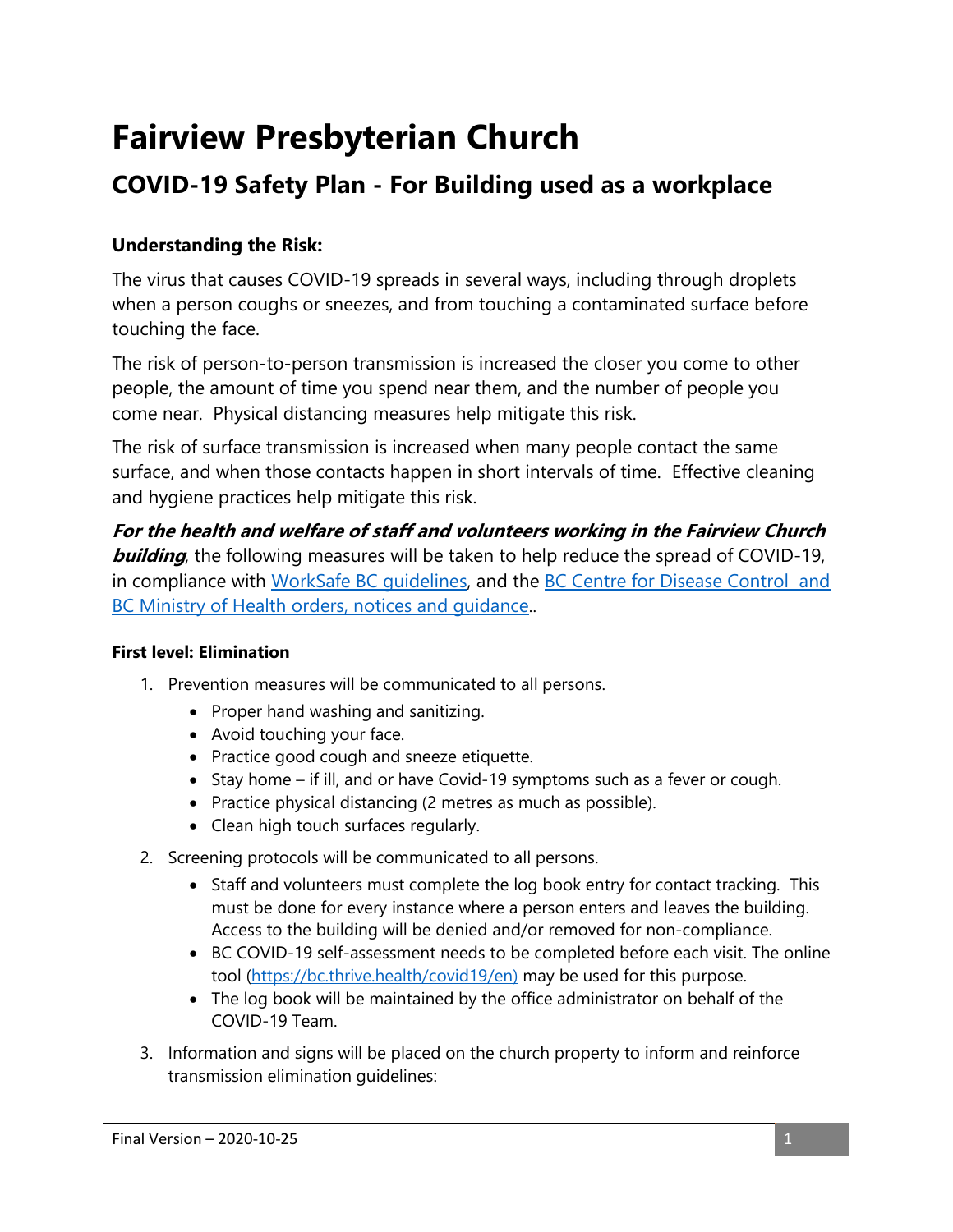- a. Physical Distancing Poster: [http://www.bccdc.ca/Health-Professionals-](http://www.bccdc.ca/Health-Professionals-Site/Documents/COVID19_PhysicalDistancingPoster.pdf)[Site/Documents/COVID19\\_PhysicalDistancingPoster.pdf](http://www.bccdc.ca/Health-Professionals-Site/Documents/COVID19_PhysicalDistancingPoster.pdf)
- b. Help Prevent the spread of COVID-19, entry check for visitors: [https://www.worksafebc.com/en/resources/health-safety/posters/help-prevent](https://www.worksafebc.com/en/resources/health-safety/posters/help-prevent-spread-covid-19-entry-check-visitors?lang=en)[spread-covid-19-entry-check-visitors?lang=en](https://www.worksafebc.com/en/resources/health-safety/posters/help-prevent-spread-covid-19-entry-check-visitors?lang=en)
- c. Help Prevent the spread of COVID-19, cover coughs and sneezes: [https://www.worksafebc.com/en/resources/health-safety/posters/help-prevent](https://www.worksafebc.com/en/resources/health-safety/posters/help-prevent-spread-covid-19-cover-coughs-sneezes?lang=en)[spread-covid-19-cover-coughs-sneezes?lang=en](https://www.worksafebc.com/en/resources/health-safety/posters/help-prevent-spread-covid-19-cover-coughs-sneezes?lang=en)
- d. Hand washing: [http://www.bccdc.ca/Health-Professionals-](http://www.bccdc.ca/Health-Professionals-Site/Documents/COVID19_Handwashing%20Poster_MD%20offices.pdf)[Site/Documents/COVID19\\_Handwashing%20Poster\\_MD%20offices.pdf](http://www.bccdc.ca/Health-Professionals-Site/Documents/COVID19_Handwashing%20Poster_MD%20offices.pdf)
- 4. Safety protocols will be monitored and enforced.
	- a. Maximum number in the building will comply with current health ministry guidelines. For phase 3, this number is 50, however, for the purpose of using the building as a workspace, this number will be limited to the number of staff employed and volunteers associated with ministry work, and the number must comply with physical spacing guidelines.
	- b. There are no restrictions to the areas that can be accessed by the staff and volunteers, although the rooms used must be noted in the log book.
	- c. The minister, associate ministry staff and the office administrator may remove their masks in their work spaces when alone, otherwise a mask must be worn.
	- d. Masks must be worn by all volunteers for the full time that they are in the building.
	- e. Visitors, workers and contractors must wear masks at all times.
	- f. Where and when possible, adequate ventilation will be provided in the form of open doors and windows.
	- g. The church office door will be the only entry and exit point used during business hours. Other doors may be used for specific maintenance-related activities.

#### **Second Level: Engineering Controls (Barriers / Partitions)**

- 1. The office-administrator area will have an additional temporary barrier installed to extend the current permanent barrier to the end of the counter. The office administrator's work area will be cordoned off to provide a safe working space.
- 2. Hand sanitizers station immediately inside the office entry door. Additional hand sanitizing dispensing bottles will be located in convenient locations throughout the building.
- 3. Sanitizer spray bottles to spray all washroom services after each use and directions for users.
- 4. Sanitized wipes to wipe off phones after use by non-ministry staff.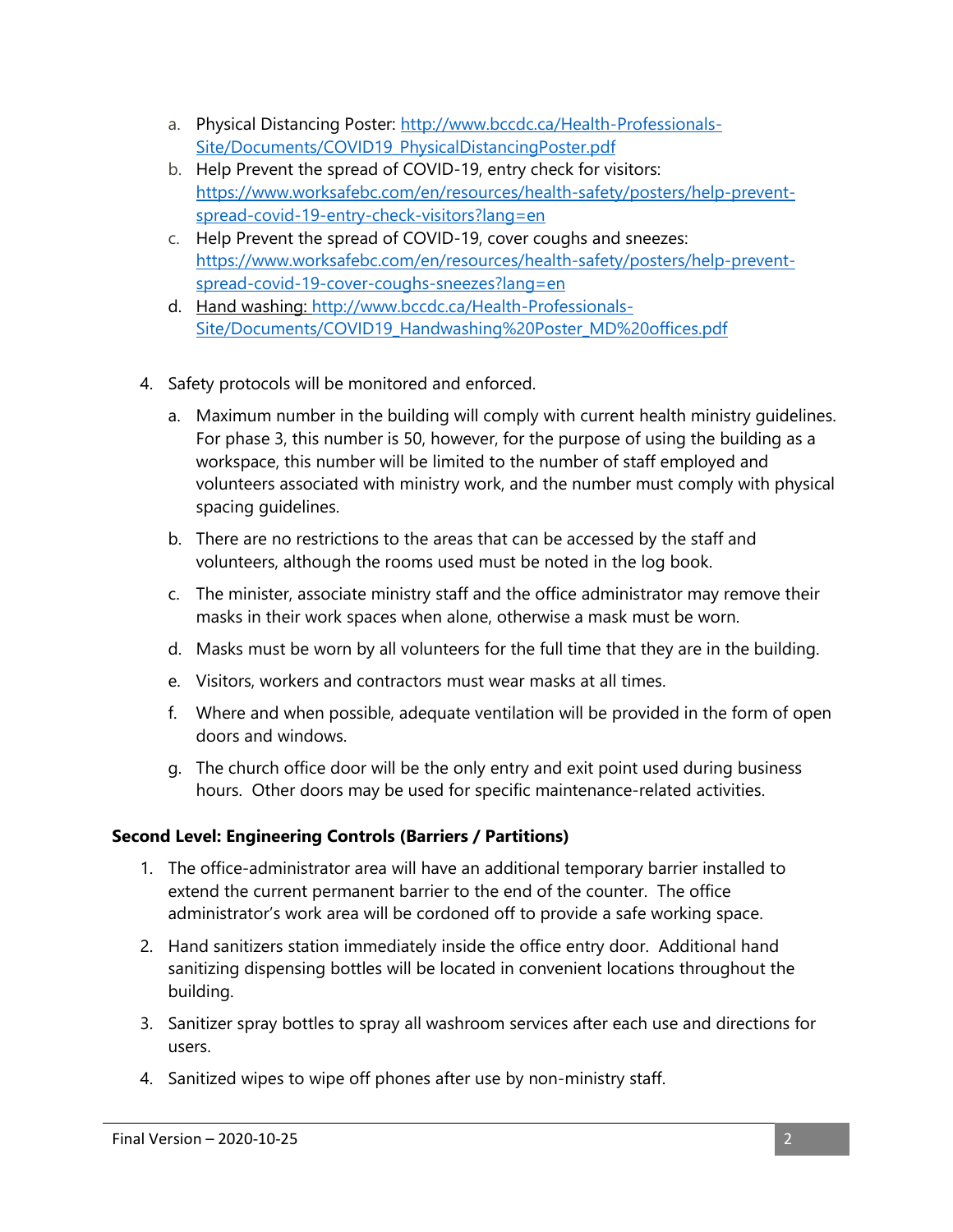#### **Third Level: Administration Controls**

Staff and volunteers will be trained on the protocols. Staff and volunteers with provide verbal instructions on protocols to others as required to ensure compliance.

#### **Cleaning protocols**

- 1. Instruction and training will be provided in cleaning and wiping down high touch areas and equipment. The cleaning protocol will follow the BC CDC guidelines [\(http://www.bccdc.ca/health-info/diseases-conditions/covid-19/prevention](http://www.bccdc.ca/health-info/diseases-conditions/covid-19/prevention-risks/cleaning-and-disinfecting)[risks/cleaning-and-disinfecting](http://www.bccdc.ca/health-info/diseases-conditions/covid-19/prevention-risks/cleaning-and-disinfecting) and [http://www.bccdc.ca/Health-Info-](http://www.bccdc.ca/Health-Info-Site/Documents/CleaningDisinfecting_PublicSettings.pdf)[Site/Documents/CleaningDisinfecting\\_PublicSettings.pdf\)](http://www.bccdc.ca/Health-Info-Site/Documents/CleaningDisinfecting_PublicSettings.pdf).
- 2. Spaces used to conduct the business of the church will be sanitized by the cleaners as determined by the Board of Managers.

#### **Fourth Level: Personal Protective Equipment (PPE)**

Personal protective equipment will be supplied to the church staff. Volunteers will be required to supply their own PPE.

Masks will be available for those who forgot to bring one.